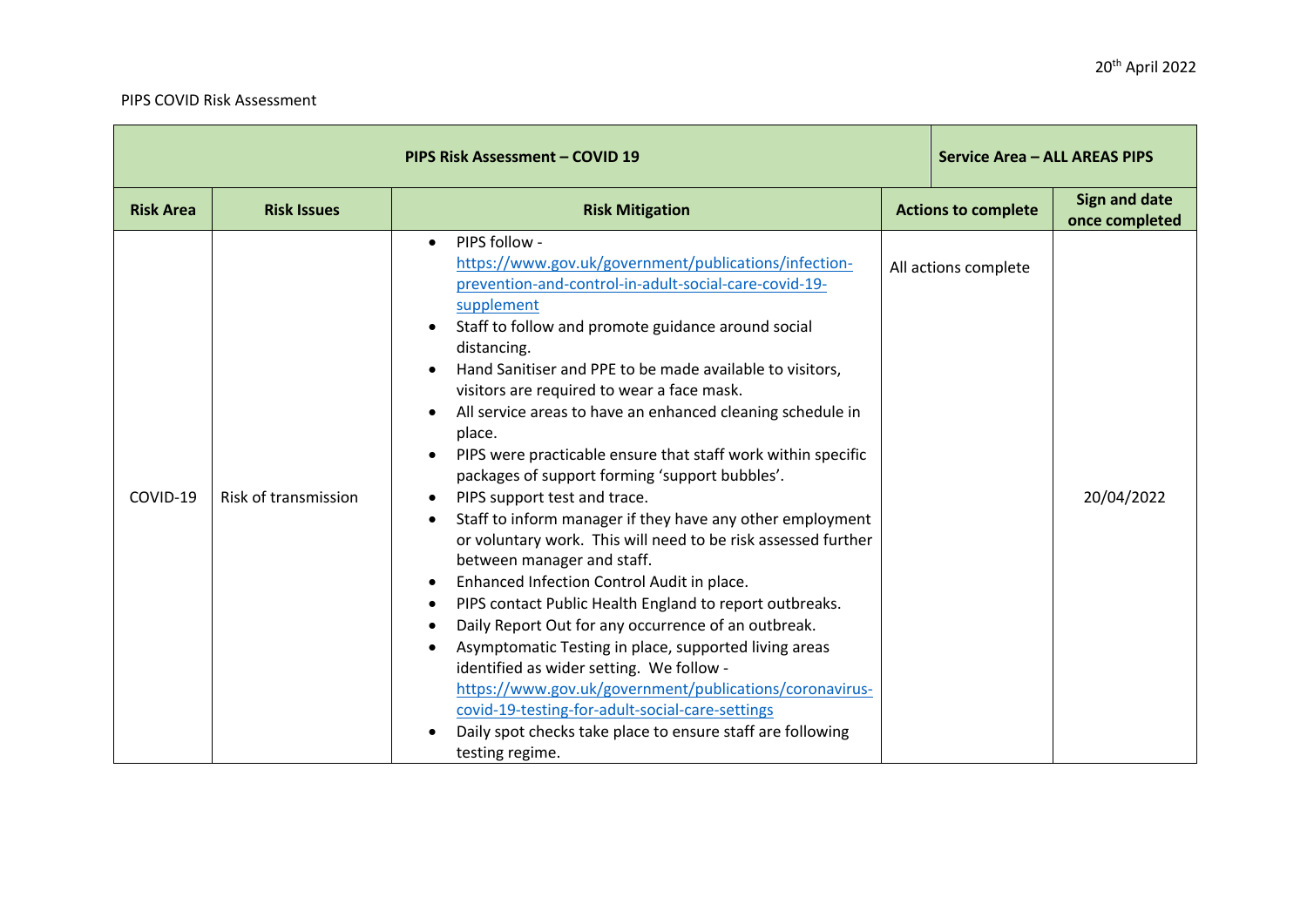| Stopping<br>the spread<br>of COVID | <b>Promotion of Vaccine</b>                                                                                                                                       | PIPS encourage staff to have the COVID vaccine, including<br>the booster.<br>We monitor uptake of the vaccine within services.<br>All new recruits to the service must have the vaccine.<br>PIPS monitor who has declined the vaccine and provide<br>$\bullet$<br>advice based on government guidance.<br>PIPS provide data to local commissioners regarding vaccine<br>uptake.                   | All Actions complete | 20/04/2022 |
|------------------------------------|-------------------------------------------------------------------------------------------------------------------------------------------------------------------|---------------------------------------------------------------------------------------------------------------------------------------------------------------------------------------------------------------------------------------------------------------------------------------------------------------------------------------------------------------------------------------------------|----------------------|------------|
| COVID-19                           | Protection of service<br>users and staff<br>This is based on $-$<br>Age<br>Ethnicity<br>Sex<br>Underlying<br>Health<br>Conditions<br>Vaccination<br><b>Status</b> | All staff have a responsibility to follow safe COVID-19<br>practice. It is important that we look after each other and<br>keep everyone safe.<br>All service users have a COVID 19 risk assessment / plan in<br>place.<br>If any other staff have identified health concerns, they<br>should discuss these with their manager.<br>Hospital Passports include additional COVID-19<br>requirements. | All actions complete | 20/04/2022 |
| Staff                              | Insufficient staff<br>numbers to provide<br>safe support                                                                                                          | Regular report out meetings during the week to monitor<br>levels of staff absence in each service.<br>Staffing plan in place within each service in the event of<br>service user who has COVID.<br>Plan in place within each service how to manage low<br>staffing levels.<br>24 hour Manager & Senior Manager on-call to assist with<br>problem solving and advice.                              | All Actions complete | 20/04/2022 |
| PPE                                | Lack of appropriate<br><b>PPE</b>                                                                                                                                 | PIPS follow the<br>$\bullet$<br>https://www.gov.uk/government/publications/infection-<br>prevention-and-control-in-adult-social-care-covid-19-<br>supplement                                                                                                                                                                                                                                      | All actions complete | 20/04/2022 |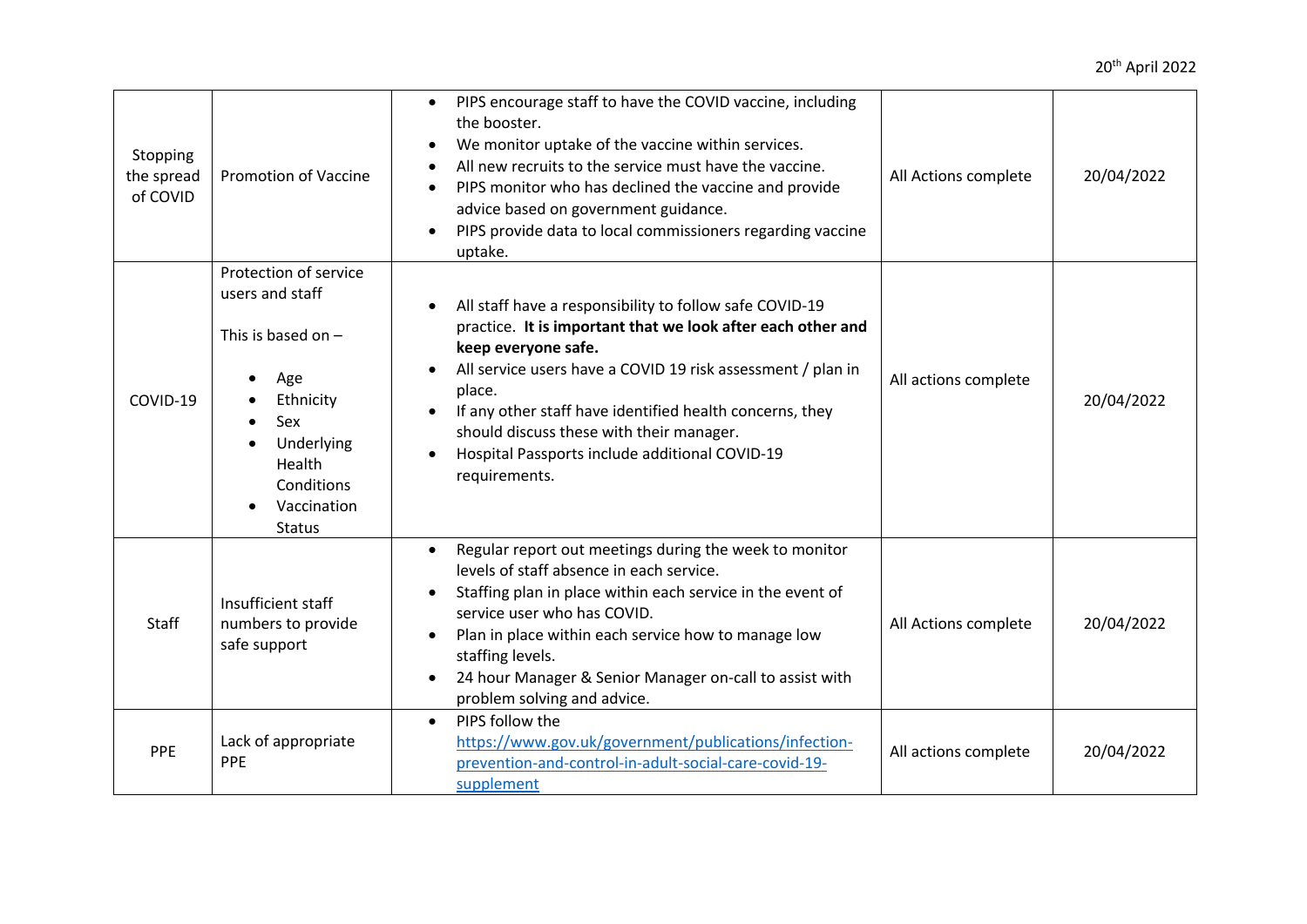|                            |                                                                                                                             | PIPS managers review and report out on PPE issues Mon<br>$\bullet$<br>Wed Fri. Any out of hours urgent issues can be escalated<br>via on-call.<br>Senior managers review PPE stock, ensuring adequate<br>supply.<br>Emergency PPE local protocols (Local Resilience Forum) to<br>be followed in the event of 48 hours of PPE left within the<br>service.<br>Staff to highlight to their line manager any concerns around<br>PPE. The PIPS whistleblowing phone line can be contacted<br>on 0330 355 7477. |                      |            |
|----------------------------|-----------------------------------------------------------------------------------------------------------------------------|-----------------------------------------------------------------------------------------------------------------------------------------------------------------------------------------------------------------------------------------------------------------------------------------------------------------------------------------------------------------------------------------------------------------------------------------------------------------------------------------------------------|----------------------|------------|
| Car                        | Risk of transmission of<br>COVID <sub>19</sub>                                                                              | While transporting service users / other staff the vehicle<br>$\bullet$<br>should be clean and tidy. The high contact areas of the car<br>should be cleaned (steering wheel/ gear stick / handles)<br>with anti-bacterial spray / wipes.<br>Service user vehicles should have a cleaning checklist for<br>staff to sign.<br>While using vehicles staff should wear a face mask, service<br>users should also be encouraged to wear a face mask.                                                           | All actions complete | 20/04/2022 |
| Staff<br>Handover          | Handovers between<br>shifts. Increased staff<br>numbers present<br>during this time.                                        | All Service Areas to have a plan regarding handover of staff<br>to reduce the number of staff that are together at any one<br>time.                                                                                                                                                                                                                                                                                                                                                                       | All actions complete | 20/04/2022 |
| Shared<br>Office<br>Spaces | Staff space and<br>managers office are<br>shared spaces with<br>numerous people<br>accessing to undertake<br>required work. | Furniture moved to ensure 2 metre between seating<br>$\bullet$<br>available and all additional seating removed.<br>Use of tape to identify 2 metre.<br>Signs added to door to confirm max occupancy levels at any<br>one time.<br>Use of rotas to ensure limited numbers of staff using shared<br>spaces.<br>Open windows to ensure good ventilation.<br>Consider home working for managers.                                                                                                              | All actions complete | 20/04/2022 |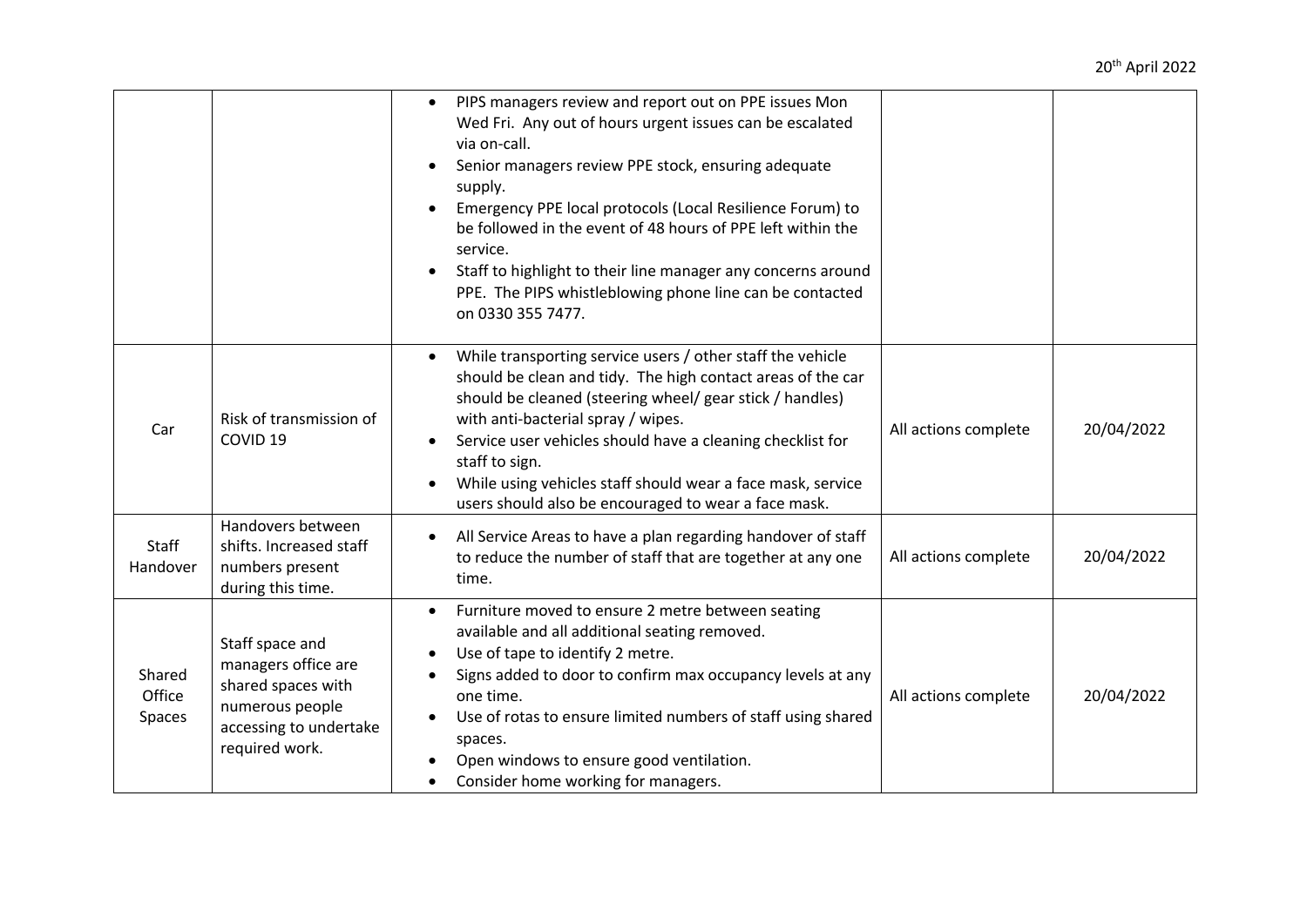| Kitchen                          | All staff onsite access<br>the kitchen for lunch<br>prep and breaks.                                                                              | Signs added to door to confirm max occupancy levels at any<br>one time.                                                                                                                                                                                                                                                                                                                                                                                                                                                                                                                                        | All actions complete | 20/04/2022 |
|----------------------------------|---------------------------------------------------------------------------------------------------------------------------------------------------|----------------------------------------------------------------------------------------------------------------------------------------------------------------------------------------------------------------------------------------------------------------------------------------------------------------------------------------------------------------------------------------------------------------------------------------------------------------------------------------------------------------------------------------------------------------------------------------------------------------|----------------------|------------|
| <b>Staff Room</b>                | All staff onsite access<br>for breaks, no set<br>times arranged for<br>breaks and access is on<br>Adhoc basis.                                    | Furniture moved to ensure 2 metre between seating<br>$\bullet$<br>available and all additional seating removed.<br>Signs added to door to confirm max occupancy levels at any<br>one time.<br>Open windows to ensure good ventilation.                                                                                                                                                                                                                                                                                                                                                                         | All actions complete | 20/04/2022 |
| Individuals<br>homes             | Staff support is<br>directed by each<br>individual support<br>package. Staff support<br>on 1:1, 2:1 and 3:1<br>basis in individuals<br>own homes. | Support plans in place direct support levels required and<br>how to ensure these remain effective.<br>Adjusted Covid19 support plans have been implemented to<br>$\bullet$<br>consider further risks around infection.<br>Amendments to staff is considered where possible and<br>guidance around social distancing in place.<br>All staff to ensure that social distancing measures are<br>$\bullet$<br>followed and where unable to fully ensure that minimum<br>numbers of staffing for minimum time possible support<br>within 2m zone (refer to covid19 amended plans for<br>individual risk assessments) | All actions complete | 20/04/2022 |
| Smoking<br>area                  | Identified smoking<br>area often has staff<br>congregating together.                                                                              | All staff reminded to follow social distancing guidance<br>especially when out smoking at identified points.                                                                                                                                                                                                                                                                                                                                                                                                                                                                                                   | All actions complete | 20/04/2022 |
| <b>Head Office</b><br>& Training | Avoid high numbers of<br>staff at head office.<br>Ensure effective<br>training                                                                    | Social distancing plan in place at head office, this includes<br>$\bullet$<br>monitoring the number of staff at head office.<br>Enhanced cleaning schedule in place.<br>$\bullet$<br>Staff sign in process includes checklist for staff about COVID<br>symptoms.<br>Face masks available when unable to maintain 2m distance.<br>Specific risk assessment in place for contact training ie<br>physical interventions and first aid.                                                                                                                                                                            | All actions complete | 20/04/2022 |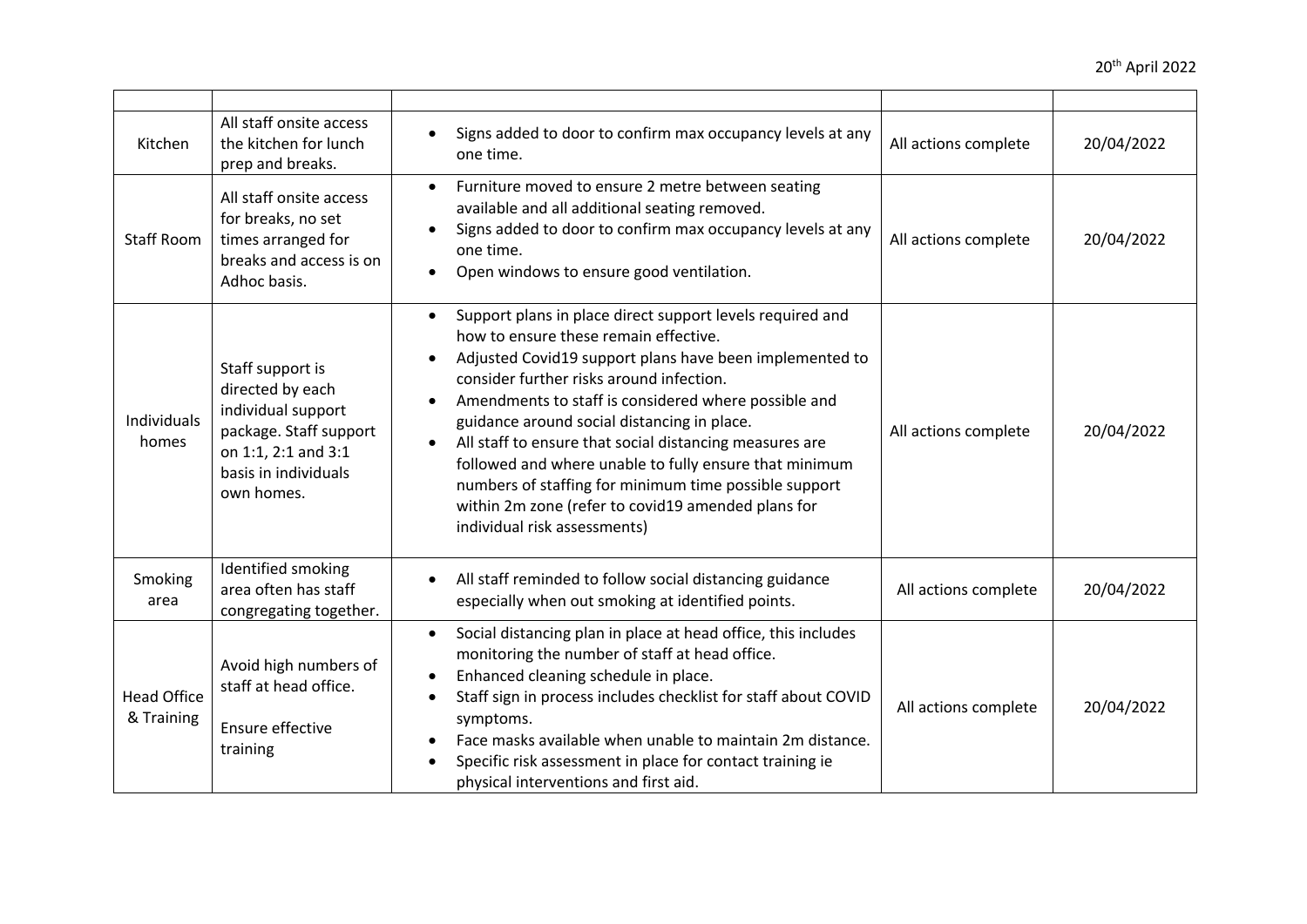| <b>Completed/Reviewed</b> | <b>Name</b> | <b>Sign</b> | <b>Date</b> | <b>Comments</b>                                                                                                                                                    |
|---------------------------|-------------|-------------|-------------|--------------------------------------------------------------------------------------------------------------------------------------------------------------------|
| Completed                 | Derek Benn  | Derek Benn  | 16/06/2020  | Risk assessment completed<br>and actions outstanding<br>completed.                                                                                                 |
| Reviewed                  | Derek Benn  | Derek Benn  | 06/08/2020  | Managers making progress<br>reviewing all staff and<br>service user risk<br>assessments.                                                                           |
| Reviewed                  | Derek Benn  | Derek Benn  | 21/09/2020  | Actions completed                                                                                                                                                  |
| Reviewed                  | Derek Benn  | Derek Benn  | 02/11/2020  | Some changes to reflect<br>new guidance.                                                                                                                           |
| Reviewed                  | Derek Benn  | Derek Benn  | 31/12/2020  | Plan now includes staff<br>testing arrangements.                                                                                                                   |
| Reviewed                  | Derek Benn  | Derek Benn  | 01/03/2021  | Awaiting weekly PCR<br>testing from Local<br>Authorities. Daily report<br>out to take place in event<br>of an outbreak. Enhanced<br>IC audit in place.             |
| Reviewed                  | Derek Benn  | Derek Benn  | 01/04/2021  | Regular testing now in<br>place for supported living<br>services.<br>Included head office and<br>staff levels within this risk<br>assessment.<br>Vaccine roll out. |
| Reviewed                  | Derek Benn  | Derek Benn  | 01/05/2021  | We continue to make<br>progress in terms of the<br>PIPS road map, increasing<br>face to face training and<br>staff attending head office.                          |